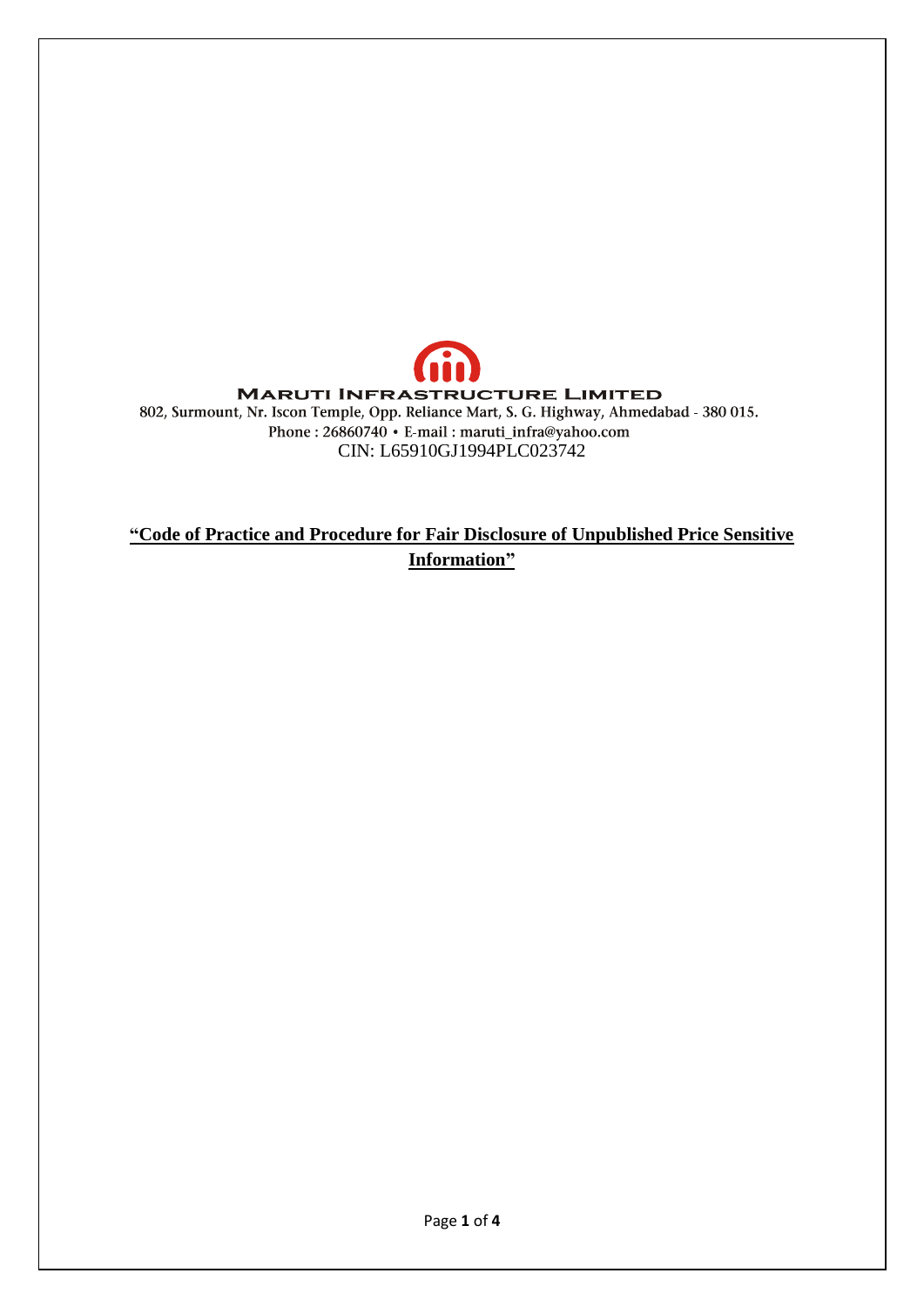#### **1. Background:**

Pursuant to Regulation 8(1) of SEBI (Prohibition of Insider Trading) Regulations, 2015 (the Regulations), Every listed company has formulate and publish on its website, a Code of Practice and Procedure for fair disclosure of unpublished Price Sensitive Information.

In line with the requirement of law and to ensure compliance, the Board of Directors of Maruti Infrastructure Limited has adopted this code.

### **2. Objective:**

The Code intends to formulate a stated framework and policy for fair disclosure of events and occurrences that could impact price discovery in the market for the Company's securities and to maintain the uniformity, transparency and fairness in dealings with all stakeholders and ensure adherence to applicable laws and regulations.

## **3. Definitions:**

**"Company"** means Maruti Infrastructure Limited

**"Chief Investor Relations Officer"** means the officer of the Company who deals with dissemination of information and disclosure of UPSI in a fair and unbiased manner. The Chief Financial Officer or the Company Secretary of the Company or such other person as may be nominated by the Chairperson(s) of the Board of Directors of the Company shall be deemed to be the Chief Investor Relations Officer.

**"Insider"** means any person who is

- a connected person or
- in possession of or having access to unpublished price sensitive information.

**"Unpublished Price Sensitive Information (UPSI)"** means any information, relating to a company or its securities, directly or indirectly, that is not generally available which upon becoming generally available, is likely to materially affect the price of the securities and shall ordinarily including but not restricted to, information relating to the following;

- a) Financial results; b) Dividends;
- c) Change in capital structure;
- d) Mergers, de-mergers, acquisitions, delisting's, disposals and expansion of business and such other transactions;
- e) Changes in key managerial personnel.

**Note:** Words and expressions used and not defined in this Code but defined in the SEBI (Prohibition of Insider Trading) Regulations, 2015, the Securities and Exchange Board of India Act, 1992, the Securities Contracts (Regulation) Act, 1956, the Depositories Act, 1996 or the Companies Act, 2013 and the Rules and Regulations made framed there under shall have the meanings respectively assigned to them in those legislation.

#### **4. Principles of Fair Disclosures:**

The Company shall adhere to the following principles to ensure timely and fair disclosure of Unpublished Price Sensitive Information: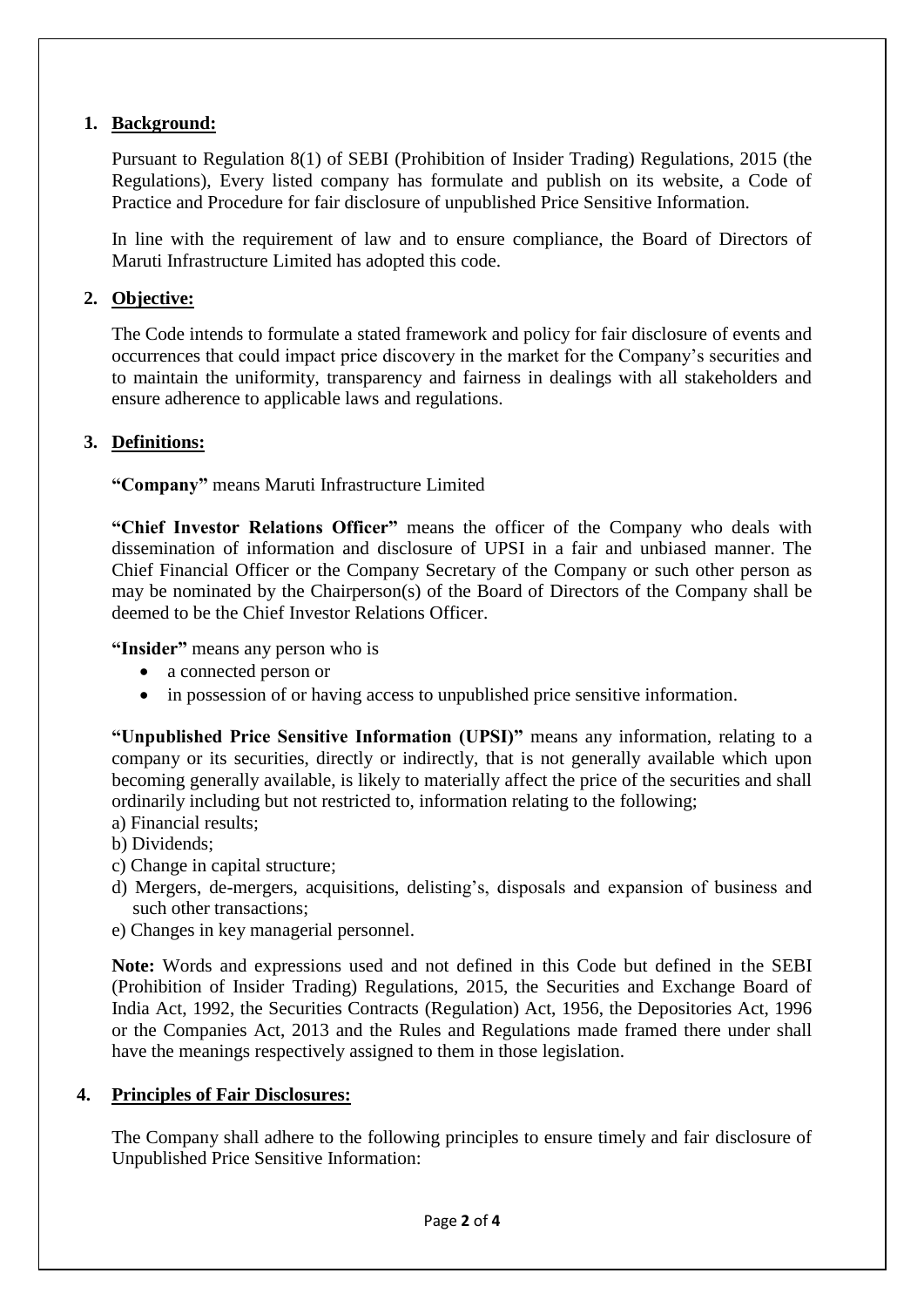- 1. The Company will make prompt public disclosure of unpublished price sensitive information that would impact price discovery no sooner than credible and concrete information comes into being in order to make such information generally available.
- 2. The Company will make, uniform and universal dissemination of unpublished price sensitive information to avoid selective disclosure.
- 3. Chief Investor Relations Officer of the Company to deal with dissemination of information and disclosure of unpublished price sensitive information.
- 4. The Company will make prompt dissemination of unpublished price sensitive information that gets disclosed selectively, inadvertently or otherwise to make such information generally available.
- 5. The Company will provide appropriate and fair response to queries on news reports and requests for verification of market rumours by regulatory authorities.
- 6. The Company will ensure that information shared with analysts and research personnel, if any, is not unpublished price sensitive information.
- 7. The Company will develop and follow best practices to make transcripts or records of proceedings of meetings with analysts and other investor relations conferences on the official website to ensure official confirmation and documentation of disclosures made.
- 8. The Company will handle all unpublished price sensitive information on a need to know basis.

## **5. Policy for Determination of Legitimate Purpose:**

This Policy is formulated pursuant to Regulation 3(2A) of SEBI (Prohibition of Insider Trading) (Amendment) Regulations, 2018, which is effective from  $1<sup>st</sup>$  April, 2019, which provides that the listed companies are required to make a policy for determination of "legitimate purposes" as a part of "Code of Fair Disclosure and Conduct" formulated under Regulation 8.

Any person in receipt of unpublished price sensitive information pursuant to a "legitimate purpose" shall be considered an "insider" for purposes of these regulations and due notice shall be given to such persons to maintain confidentiality of such unpublished price sensitive information in compliance with these regulations.

## **A. Legitimate Purpose**

The legitimate purpose for sharing the UPSI by insider in the ordinary course of business shall include but not be limited to the following:

- (i) Sharing of UPSI with partners, collaborators, lenders, customers, suppliers, merchant bankers, legal advisors, auditors, insolvency professionals or other advisors or consultants;
- (ii) Sharing of UPSI in business situations like acquisitions, mergers, divestments, rights issue or any other transaction(s)/ corporate action(s) where an insider (s) needs to share information with the promoters /controlling shareholders for the transaction(s) to be successful;
- (iii) Possible investment/disinvestment in a new venture/existing undertaking;